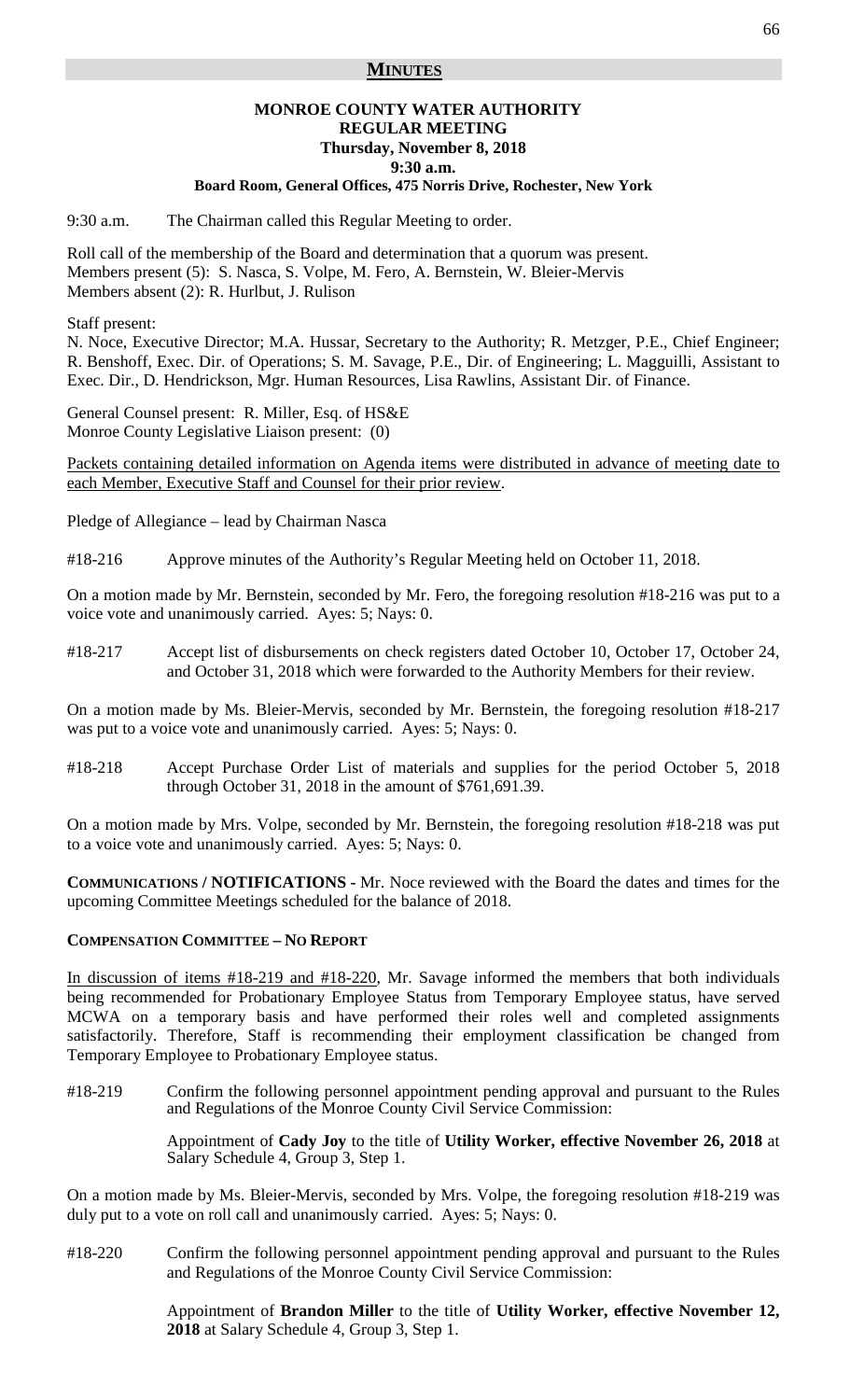On a motion made by Mr. Bernstein, seconded by Mr. Fero, the foregoing resolution #18-220 was duly put to a vote on roll call and unanimously carried. Ayes: 5; Nays: 0.

For item #18-221 Human Resources Manager, Diane Hendrickson briefed the Members on the circumstances pertaining to the proposed MOU that has been prepared for the sole purpose of bringing resolution to a complaint filed with the CSEA by a particular MCWA employee.

#18-221 Authorize MCWA Executive Director to **execute Memorandum of Understanding** with the Civil Service Employees Association (CSEA-Local 1000, Unit 7405) pertaining to a settlement reached on behalf of a particular MCWA employee.

On a motion made by Mr. Fero, seconded by Mr. Bernstein, the foregoing resolution #18-221 was duly put to a vote on roll call and unanimously carried. Ayes: 5; Nays: 0.

In discussion of item #18-222 Mr. Metzger explained to the Board that Wonderware is the software our SCADA system operates on and Wonderware North (Q-mation) is the sole distributor of same for our area.<br>#18-222

Authorize the purchase of Wonderware software license and support services **from Wonderware North (Q-mation)** for an estimated amount of \$33,000 per year for an initial term of one-year, with the option to extend for up to two additional one-year terms upon mutual consent, with an allowable cost escalation not to exceed 1.5% per year.

On a motion made by Ms. Bleier-Mervis, seconded by Mrs. Volpe, the foregoing resolution #18-222 was duly put to a vote on roll call and unanimously carried. Ayes: 5; Nays: 0.

For item #18-223 Mr. Benshoff addressed the Members on the use of the County Contract for rental of heavy equipment and for operators as needed by the Authority. He further explained that this contract is utilized among three (3) Water Authority Departments; Engineering, Production and Operations – mainly in emergency situations.

#18-223 Authorize the **use of Monroe County Contract #809-17 Heavy Equipment Rental (currently awarded to CP Ward)** for Heavy Equipment Rental for the Authority for an estimated amount of \$300,000 through contract period September 30, 2019.

On a motion made by Mr. Bernstein, seconded by Mr. Fero, the foregoing resolution #18-223 was duly put to a vote on roll call and unanimously carried. Ayes: 5; Nays: 0.

For item #18-224 Mr. Benshoff again addressed the Members on the use of the NY State OGS Contract for rental of heavy equipment, on an as needed basis, through multiple vendors that are contracted with NY State. This will enable the Authority to engage in a competitive contracting process for the purpose of obtaining the best pricing available.

#18-224 Authorize the **use of New York State Contract – Heavy Equipment Rental**, OGS Group 72007, Award #22935, for an estimated amount of \$250,000 through the contract period ending October 26, 2020 for Heavy Equipment Rental from various vendors awarded serving MCWA's service area, based on pricing and availability. Vendors include: Admar Supply Company, Inc. (Contract #PC67202); C.P. Ward, Inc. (Contract #PC67204); George & Swede Sales & Service Inc. (Contract #PC67270) and Monroe Tractor & Implement Company, Inc. (Contract #PC67211).

On a motion made by Mrs. Volpe, seconded by Bernstein, the foregoing resolution #18-224 was duly put to a vote on roll call and unanimously carried. Ayes: 5; Nays: 0.

In discussion of item #18-225 Mr. Metzger addressed the Board on this unit price contract to furnish and deliver 36" Rate of Flow Butterfly valves that are used in the filter cleaning process at Shoremont. He also summarized the bidding results and indicated that we have purchased from Upstate Valve and Control Inc. in the past.

#18-225 Authorize the award of the **36" Rate of Flow Butterfly Valve unit price contract** to the low responsive, responsible bidder, Upstate Valve and Control, Inc. for the bid amount of \$22,760.

On a motion made by Mr. Bernstein, seconded by Mr. Fero, the foregoing resolution #18-225 was duly put to a vote on roll call and unanimously carried. Ayes: 5; Nays: 0.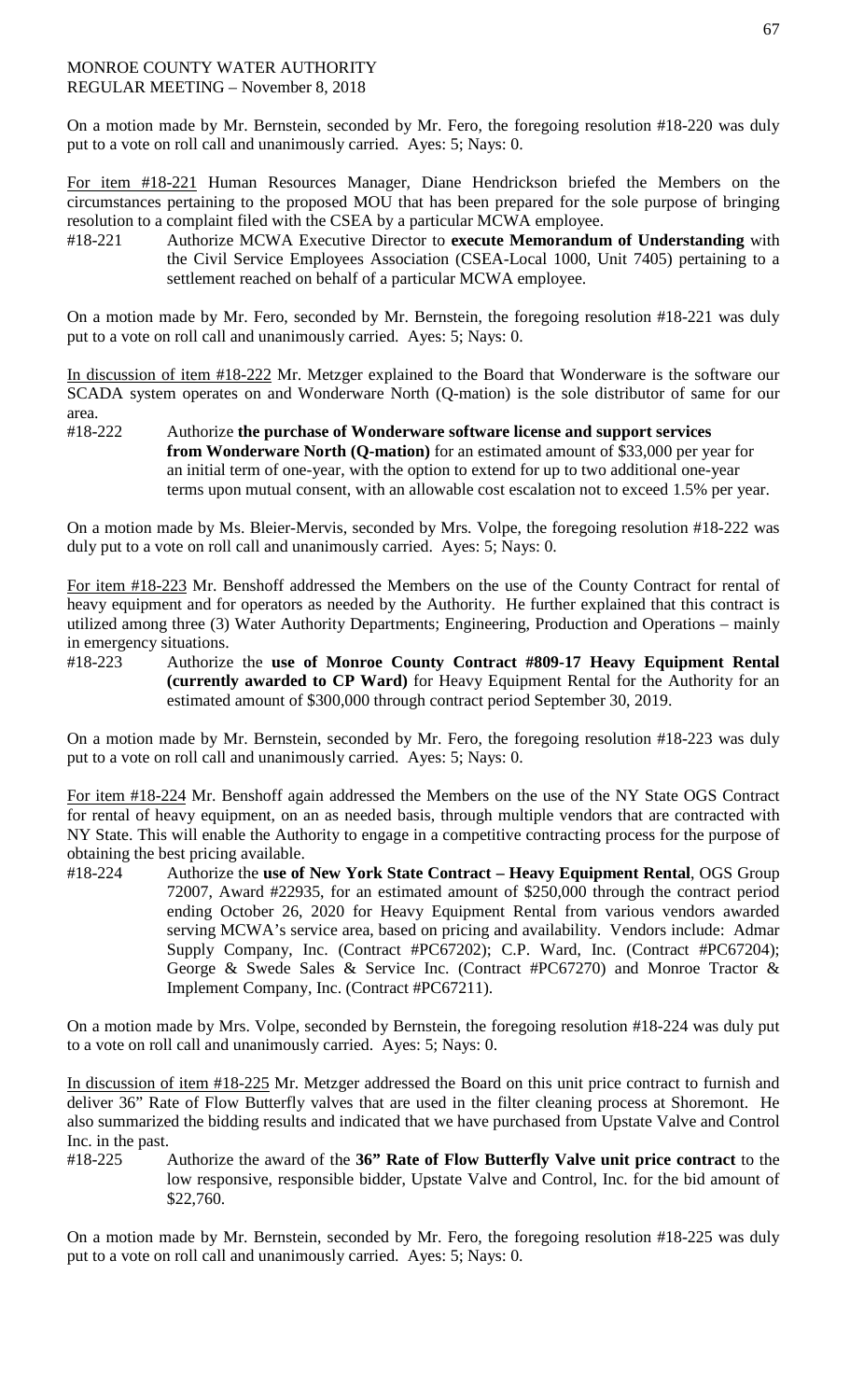For item #18-226 Mr. Benshoff addressed the Board for authorization to award contract to purchase valves and various related parts that are used in repair and maintenance throughout the year. He recapped bid results and invited questions from the Members.

#18-226 Authorize a **unit price purchase contract award for 24" Valves, Retainer Glands and Sleeves** from low responsive, responsible bidder, Blair Supply, with a total bid price of \$14,624.98 based on estimated quantities.

On a motion made by Mr. Bernstein, seconded by Mr. Fero, the foregoing resolution #18-226 was duly put to a vote on roll call and unanimously carried. Ayes: 5; Nays: 0.

In discussion of Item #18-227 Mr. Metzger briefed the Board on this unit price contract to authorize the purchase of Cationic Polymer. He shared with the Members the bid results and indicated that the low responsive, responsible bidder Polydyne Inc. previously held the contract with MCWA prior to this most recent bid activity.

#18-227 Authorize the award of a **unit price contract for Cationic Polymer** to the low responsive, responsible bidder, Polydyne Inc., in the bid amount of \$1,076 per ton for a one-year term with the option to extend for four additional one-year terms if mutually agreeable with a price escalation of no more than 3% per year of extension.

On a motion made by Mrs. Volpe, seconded by Mr. Fero, the foregoing resolution #18-227 was duly put to a vote on roll call and unanimously carried. Ayes: 5; Nays: 0.

For items #18-228 and #18-229 Mr. Benshoff explained to the Members that both of these items are regarding a request to purchase materials associated with the current MCWA's preventive maintenance efforts being conducted to replace existing Curb Boxes and Curb Box Rods, that were manufactured and used in past years with materials other than stainless steel, which proved to be less durable over time.

#18-228 Authorize the **purchase and delivery of Stainless Steel Curb Box Rods** to the low responsive, responsible bidder of Core and Main in the bid amount of \$14,229 for a oneyear term with the option to extend for up to four additional one-year terms upon mutual consent.

On a motion made by Mr. Bernstein, seconded by Ms. Bleier-Mervis, the foregoing resolution #18-228 was duly put to a vote on roll call and unanimously carried. Ayes: 5; Nays: 0.

#18-229 Authorize the **purchase and delivery of Curb Boxes and Rods** to the low responsive, responsible bidder of Core and Main in the bid amount of \$47,550 for a one-year term with the option to extend for up to four additional one-year terms upon mutual consent.

On a motion made by Ms. Bleier-Mervis, seconded by Mr. Bernstein, the foregoing resolution #18-229 was duly put to a vote on roll call and unanimously carried. Ayes: 5; Nays: 0.

For item #18-230 Mr. Metzger described to the Members that the Echo Street BPS Pump No. 1 is a 500 horsepower Peerless pump that was installed approximately 1963. Siewert Equipment, located in Rochester, the sole authorized representative and distributor of Peerless Pumps in Monroe County, will be performing the rehabilitation and repair work which has become necessary to restore hydraulic efficiency, performance, and reliability.

#18-230 Authorize the purchase of **materials and services for the rehabilitation and repair of Echo Street BPS Pump No. 1** by Siewert Equipment, a Division of Cummins-Wagner, for the estimated amount of \$22,000.

On a motion made by Ms. Bleier-Mervis, seconded by Mr. Fero, the foregoing resolution #18-230 was duly put to a vote on roll call and unanimously carried. Ayes: 5; Nays: 0.

For items #18-231 and #18-232 Mr. Metzger explained to the Board that particular items purchased from W.W. Grainger, Inc. will be utilized by the Production and FFO Departments. Some of the items needed are provided by this vendor under a NYS State Contract with W.W. Grainger and other items not available from this Vendor through the NY State contract, will be purchased under normal MCWA blanket order procedures.

#18-231 Authorize the purchase of materials and supplies from W.W. Grainger, Inc. in an estimated amount of \$105,000 per year for a term of one-year in accordance with NY State Contract for Industrial Supplies, PC67235.

On a motion made by Mr. Bernstein, seconded by Mrs. Volpe, the foregoing resolution #18-231 was duly put to a vote on roll call and unanimously carried. Ayes: 5; Nays: 0.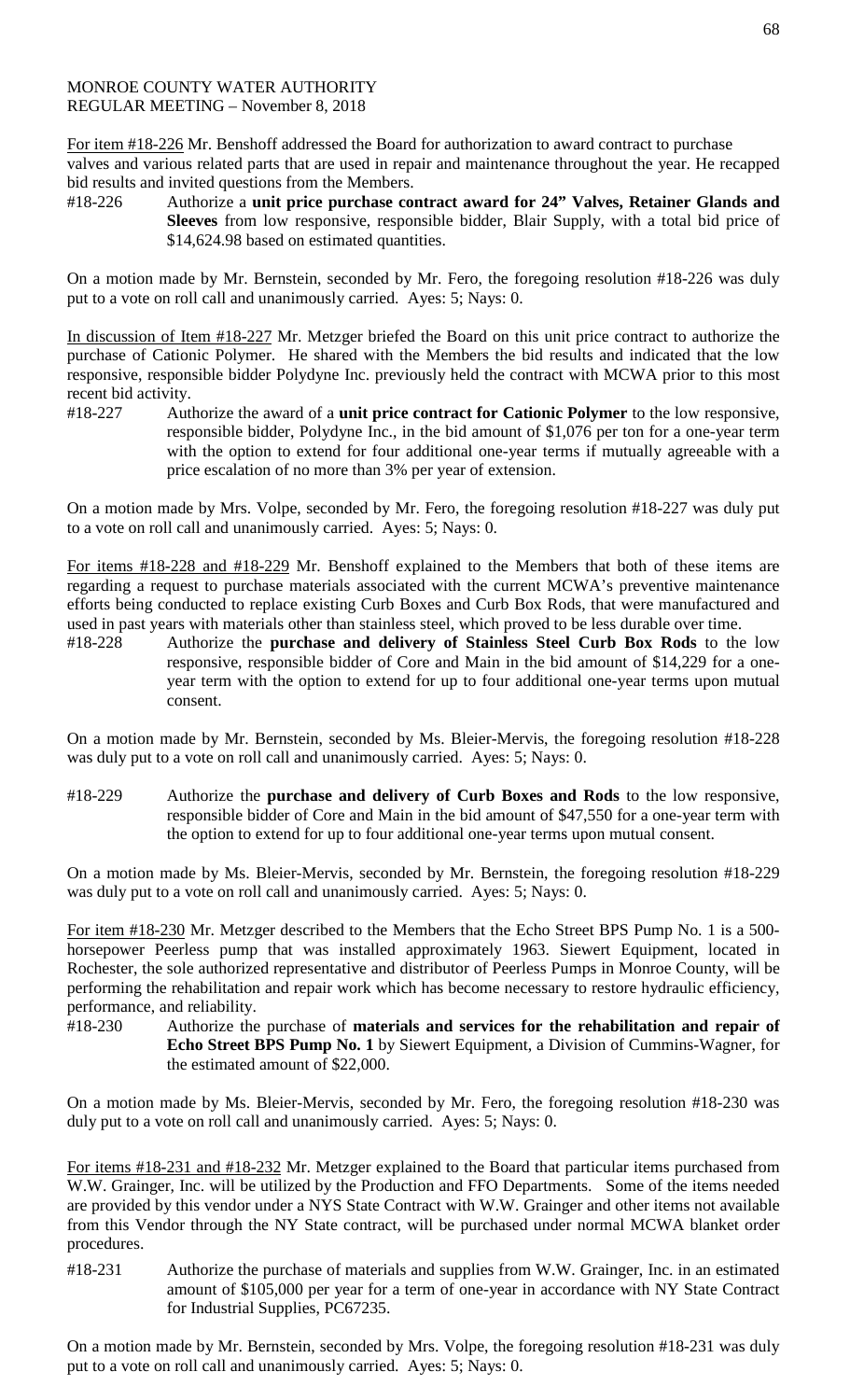#18-232 Authorize a Blanket Purchase Order for the purchase of materials and supplies from W.W. Grainger, Inc. in an estimated amount of \$15,000 per year for a term of one-year.

On a motion made by Mr. Bernstein, seconded by Ms. Bleier-Mervis, the foregoing resolution #18-232 was duly put to a vote on roll call and unanimously carried. Ayes: 5; Nays: 0.

**FINANCE COMMITTEE REPORT – NOVEMBER 1, 2018 MEETING:** Mrs. Volpe reported to the Members that the Finance Committee met on Thursday November 1, 2018 at 8:30 a.m. at which time Mr. Magguilli reviewed the proposed 2019 Water Rates Schedule and gave a general overview of the recommended changes. The Finance Committee unanimously approved the proposed 2019 Water Rates Schedule, as presented and recommended that this matter be forwarded on to the full Board for approval at their November 8, 2018 Board Meeting. Mrs. Volpe concluded her report stating that the minutes for the November 1, 2018 meeting of the Finance Committee would be available for Member and public viewing once they are completed.

For Resolutions #18-233 and #18-234 the Board members had received the proposed changes for the MCWA 2019 water rates and charges schedule for their review prior to this meeting. Mr. Magguilli welcomed any remaining questions from the Members and after hearing none, Mr. Noce reported on the notification process upon adopting same, as is outlined in Resolution #18-234.

#18-233 **Approve an amendment to the Authority's Rules for the Sale of Water and the collection of Rents and Charges effective January 1, 2019** in the form attached hereto and made a part of the minutes hereof, subject to compliance with the requirements of Subdivision 1 of Section 1096-a of the Public Authorities Law, with a copy of said amendment to be duly certified by the Secretary of the Authority and filed with the President of the Monroe County Legislature, and thereafter published once in the Democrat and Chronicle and once in the Post Newspapers; and filed in the Monroe County Clerk's office.

On a motion made by Mr. Bernstein, seconded by Mr. Fero, the foregoing resolution #18-233 was duly put to a vote on roll call and unanimously carried. Ayes: 5; Nays: 0.

#18-234 WHEREAS, the Monroe County Water Authority has adopted a water rate schedule effective January 1, 2019 which amends its present water rate schedule; and

> WHEREAS, Section 1096-a of the Public Authorities Law provides for (1) notification of such water rate schedule change to the president of the Monroe County Legislature and (2) a public information meeting;

> NOW, THEREFORE, IT IS RESOLVED: That the Authority **publish an announcement of a Public Information Meeting to be held on Wednesday, December 12, 2018 at 3:00 p.m. in the offices of the Authority, 475 Norris Drive, Rochester, New York; and**

> IT IS FURTHER RESOLVED: That the Authority will conduct the Public Information Meeting in order to inform the public of the need and the design of the water rates schedule changes; and

> IT IS FURTHER RESOLVED: That a copy of this Resolution be certified by the Secretary of the Authority and delivered to the President of the Monroe County Legislature.

On a motion made by Mr. Fero, seconded by Mrs. Volpe, the foregoing resolution #18-234 was duly put to a vote on roll call and unanimously carried. Ayes: 5; Nays: 0.

**GOVERNANCE COMMITTEE REPORT – NOVEMBER 1, 2018 MEETING –** Ms. Bleier-Mervis reported to the Board that the Governance Committee met on Thursday, November 1, 2018 at 8:45 a.m. There were six Policies on the meeting agenda that required review and re-adoption with no revisions, or review and approval with revisions as presented. The following policies were recommended for full Board review and approval for Re-adoption without revisions: The Conflicts of Interest Policy and the Policy Regarding the Use of Authority Discretionary Funds. The following policies were reviewed by the Governance Committee members and revisions were recommended. The Committee Members voted unanimously to approve these Revised polices as presented and to forward them on to the full Board for their approval, they are as follows: the Code of Ethics Policy, the Acquisition of Interests in Real Property Policy, the Software Code of Ethics Policy and the Disposal Guidelines Policy. The last item on the meeting agenda was for the Committee Members to confirm December 6, 2018 at 8:30 a.m. as the next meeting of the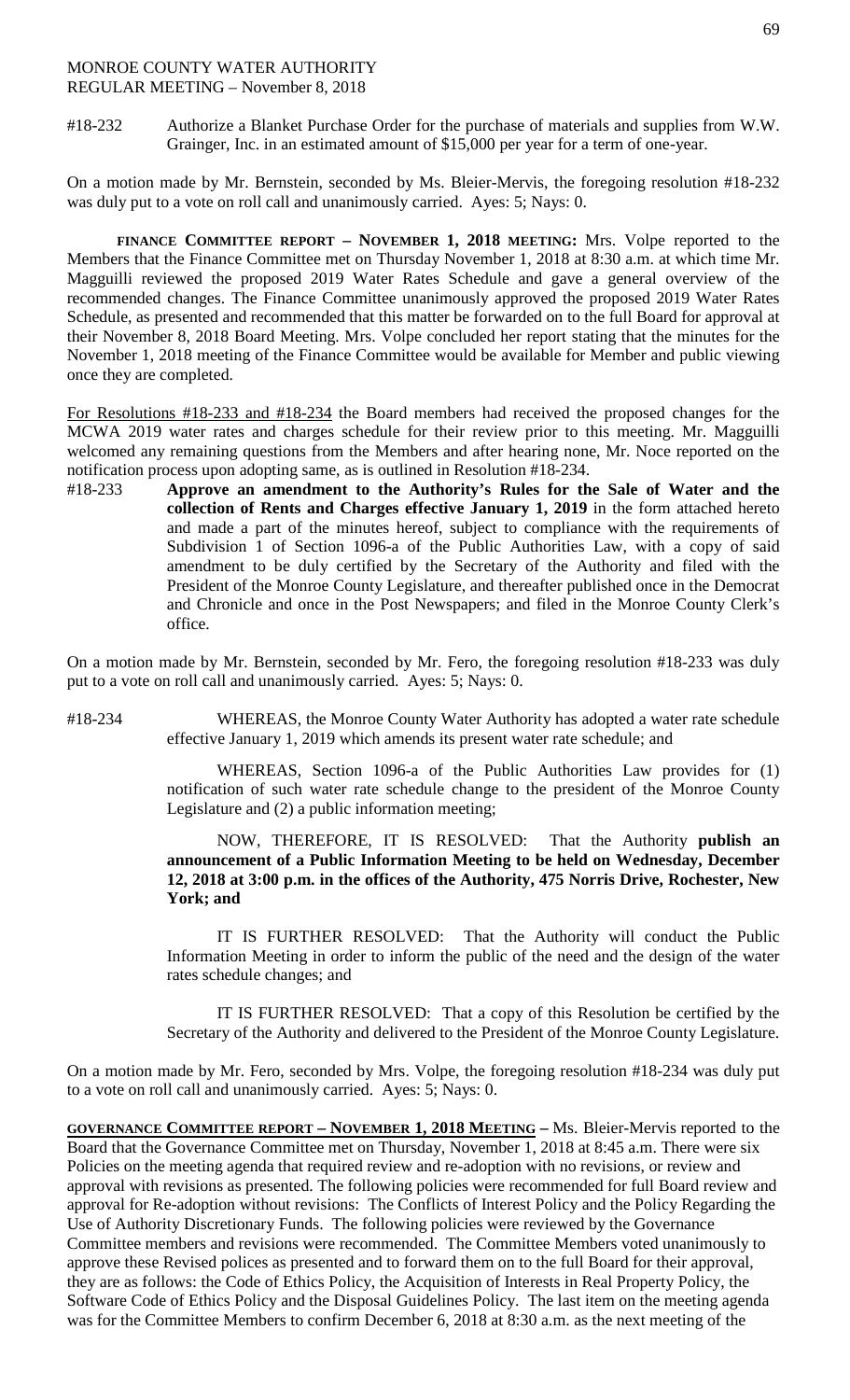Governance Committee. Ms. Bleier-Mervis concluded her report by stating that the minutes for the November 1, 2018 meeting would be available for Member and public viewing once they are completed.

#18-235 Upon recommendation of the Monroe County Water Authority's Governance Committee, the Board hereby readopts the **Conflicts of Interest Policy**, as presented.

On a motion made by Mr. Bernstein, seconded by Mrs. Volpe, the foregoing resolution #18-235 was duly put to a vote on roll call and unanimously carried. Ayes: 5; Nays: 0.

#18-236 Upon recommendation of the Monroe County Water Authority's Governance Committee, the Board hereby approves the **Code of Ethics Policy**, as revised and presented.

On a motion made by Mrs. Volpe, seconded by Mr. Bernstein, the foregoing resolution #18-236 was duly put to a vote on roll call and unanimously carried. Ayes: 5; Nays: 0.

#18-237 Upon recommendation of the Monroe County Water Authority's Governance Committee, the Board hereby readopts the **Governing the Use of Authority Discretionary Funds Policy**, as presented.

On a motion made by Mr. Fero, seconded by Mr. Bernstein, the foregoing resolution #18-237 was duly put to a vote on roll call and unanimously carried. Ayes: 5; Nays: 0.

#18-238 Upon recommendation of the Monroe County Water Authority's Governance Committee, the Board hereby approves the **Acquisition of Interests in Real Property Policy**, as revised and presented.

On a motion made by Mr. Bernstein seconded by Mr. Fero, the foregoing resolution #18-238 was duly put to a vote on roll call and unanimously carried. Ayes: 5; Nays: 0.

#18-239 Upon recommendation of the Monroe County Water Authority's Governance Committee the Board hereby approves the **Software Code of Ethics Policy**, as revised and presented.

On a motion made by Ms. Bleier-Mervis, seconded by Mr. Fero, the foregoing resolution #18-239 was duly put to a vote on roll call and unanimously carried. Ayes: 5; Nays: 0.

#18-240 Upon recommendation of the Monroe County Water Authority's Governance Committee the Board hereby approves the **Disposal Guidelines Policy**, as revised and presented.

On a motion made by Mr. Bernstein seconded by Mr. Fero, the foregoing resolution #18-240 was duly put to a vote on roll call and unanimously carried. Ayes: 5; Nays: 0.

## #18-241 **BE IT HEREBY RESOLVED: That the Monroe County Water Authority Board Meeting dates for 2019 be as follows:**

| <b>January</b>   | Thursday 10 | $9:30$ a.m.                             |
|------------------|-------------|-----------------------------------------|
| <b>February</b>  | Thursday 14 | $9:30$ a.m.                             |
| <b>March</b>     | Thursday 14 | $9:30$ a.m.                             |
| April            | Thursday 11 | 9:30 a.m. Annual & Regular Meeting Date |
| <b>May</b>       | Thursday 9  | 9:30 a.m.                               |
| June             | Thursday 13 | $9:30$ a.m.                             |
| <b>July</b>      | Thursday 11 | $9:30$ a.m.                             |
| <b>August</b>    | Thursday 8  | $9:30$ a.m.                             |
| <b>September</b> | Thursday 12 | $9:30$ a.m.                             |
| <b>October</b>   | Thursday 10 | $9:30$ a.m.                             |
| <b>November</b>  | Thursday 14 | $9:30$ a.m.                             |
| <b>December</b>  | Thursday 12 | 9:30 a.m.                               |
|                  |             |                                         |

On a motion made by Mr. Bernstein seconded by Mrs. Volpe, the foregoing resolution #18-241 was duly put to a vote on roll call and unanimously carried. Ayes: 5; Nays: 0.

For item #18-242 Mr. Metzger informed the members that Staff had conducted a thorough, extensive review of this matter and determined, based on reasons detailed in Resolution #18-242, that all purchases or procurements by the Authority of SCADA VPN services and ancillary equipment, should only be from Frontier Communications of Rochester, Inc., and therefore a recommendation of Standardization for same is requested.

#18-242 WHEREAS, the Monroe County Water Authority (the "Authority") has studied whether it should now standardize on Frontier Communications of Rochester, Inc.'s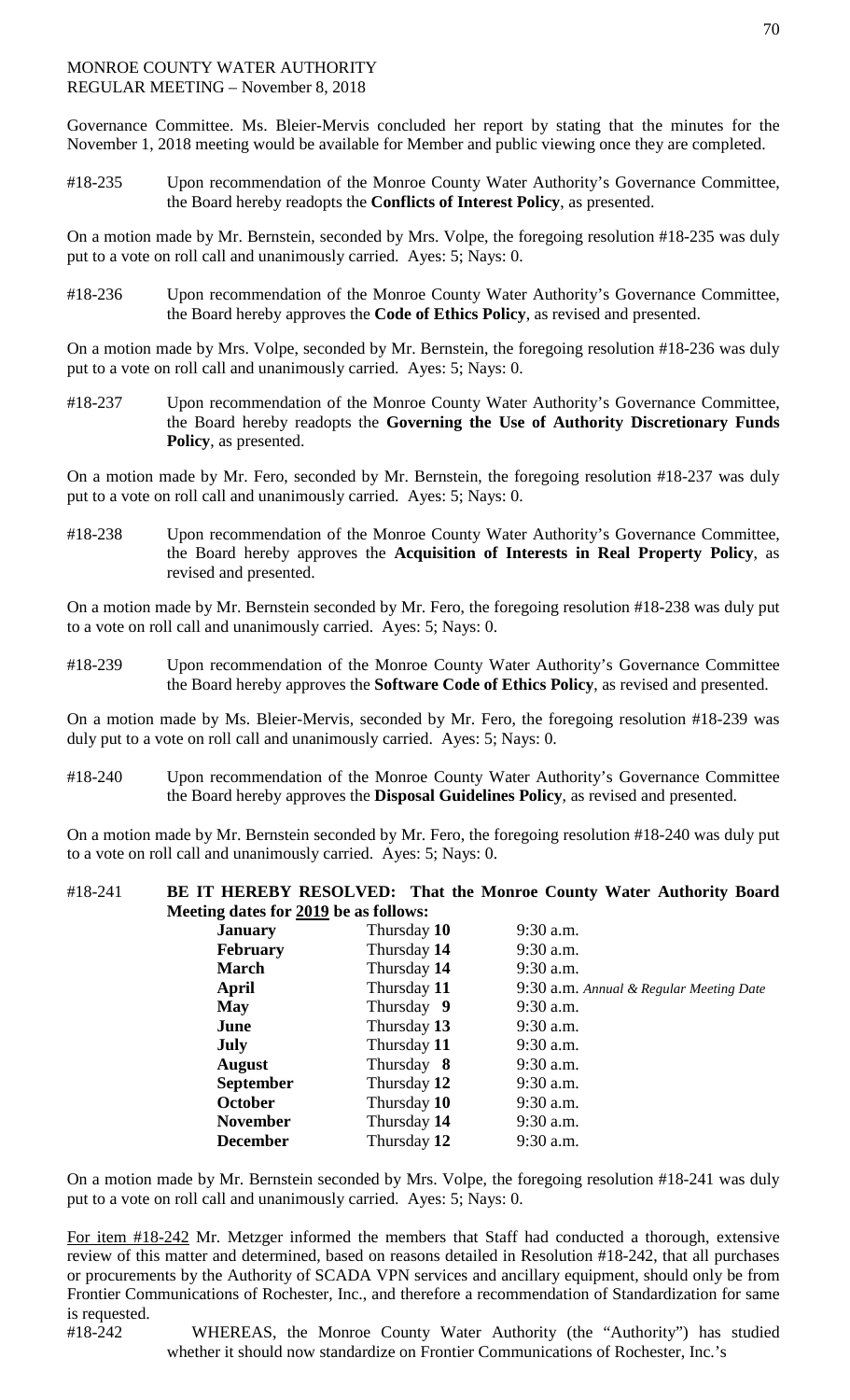("Frontier") Virtual Private Network ("VPN"), for SCADA communications in order to maintain efficiency, compatibility and the reliability of our SCADA system for the Authority's treatment plants, pump stations, storage tanks and other remote facilities, and

 WHEREAS, reliable SCADA VPN communications is essential to the successful operations of the supply system, and

 WHEREAS, the Authority currently has 40 sites communicating on the Frontier SCADA VPN network, with the ability to add new sites as it becomes necessary, and

 WHEREAS, the operations and maintenance staff are trained in the installation, and configuration of this equipment, and

WHEREAS, upon the recommendation of the Authority's Production and Transmission Department, the Authority has determined that Frontier's VPN services provides the most reliable and cost-effective solution for our SCADA communications needs.

NOW, THEREFORE, BE IT RESOLVED that:

1. In order to provide for the most efficient and economic source of Virtual Private Network (VPN) for SCADA communications and for the reasons stated above, all purchases or procurements by the Authority of SCADA VPN services and ancillary equipment must be from Frontier Communications of Rochester, Inc.

2. The Members and staff of the Authority are hereby authorized and directed for and on behalf of the Authority and in its name, to do all acts and things required or as may be necessary, or in the opinion of the officer so acting, desirable and proper to effect the purposes of the foregoing resolutions and to cause compliance by the Authority with all of the provisions of the foregoing resolutions.

On a motion made by Mr. Fero seconded by Mrs. Volpe, the foregoing resolution #18-242 was duly put to a vote on roll call and unanimously carried. Ayes: 5; Nays: 0.

#18-243 The Members of the Authority expressly make the following determinations for all awards of Procurement Contracts made during this meeting: (i) the proposed awardee has been found to be responsible; (ii) the proposed awardee complied with the State Finance Law provisions regarding Permissible Contacts (as defined in the Authority's Procurement Disclosure Policy); (iii) the proposed awardee has (or will prior to the final award being effective) complied with the State Finance Law provisions that require disclosure of all information required to be in the Authority's Solicitation Materials (as such term is defined in the Authority's Procurement Disclosure Policy); and (iv) the procurement process did not involve conduct that is prohibited by the Public Officers Law, the Authority's Procurement Disclosure Policy, and the Authority's Code of Ethics and Conflict of Interest Policies.

On a motion made by Ms. Bleier-Mervis seconded by Mr. Bernstein, the foregoing resolution #18-243 was duly put to a vote on roll call and unanimously carried. Ayes: 5; Nays: 0.

For item #18-244 Mr. Savage explained to the Members that Genesee County (County) is commencing with Phase 2 of their multiple phase water supply project to bring water from MCWA to the County. An initial environmental review under the State Environmental Quality Review Act (SEQR) was completed with the first phase of the project in the early 2000's. Projects for Phase 2 are being finalized, which required an amendment to the SEQR findings originally adopted. MCWA thoroughly reviewed the SEQR documents prepared by the County as Lead Agency for the project and provided the County with several comments, which were all addressed in the final version of the documents. Chairman Nasca asked several questions about MCWA bonding some of the Phase 2 projects.

#18-244WHEREAS, The Genesee County Legislature did, by Resolution No. 280 of the year 1998, adopted September 9, 1998, was declared to be the Lead Agency for the Genesee County Water Supply Project and made a preliminary determination that said project would be a Type 1 action as defined by the State Environmental Quality Review Act, and

> WHEREAS, The Lead Agency did, by Resolution No. 502 of the year 1998 adopted December 16, 1998, accept a Draft Environmental Impact Statement for said project and scheduled a Public Hearing on the same for January 13, 1999, and

> WHEREAS**,** A public hearing was held on the Draft Environmental Impact Statement pursuant to applicable Regulations on January 13, 1999 at which time the Draft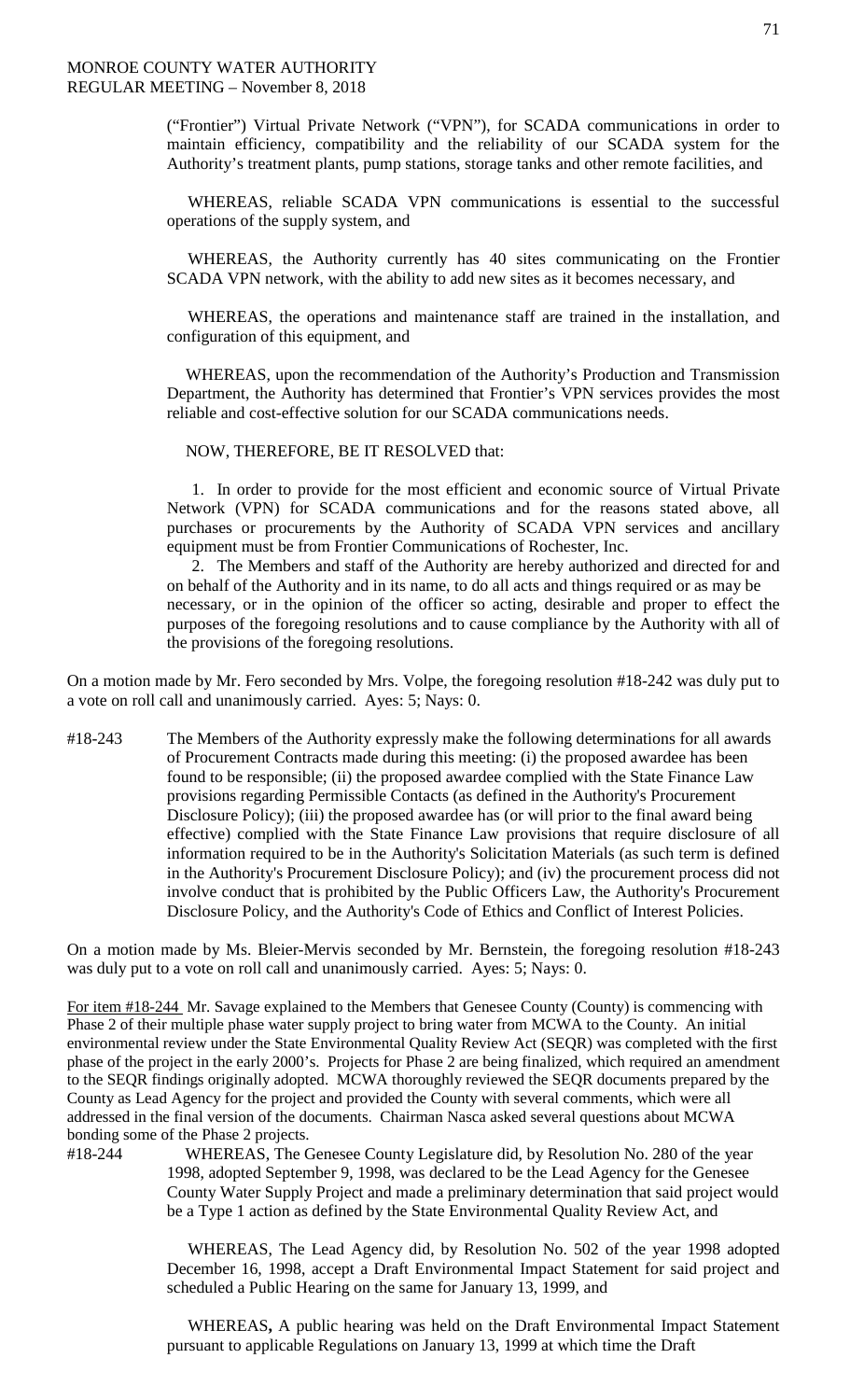Environmental Impact Statement was presented, summarized and all oral and written comments were received, and

WHEREAS, Following the conclusion of the public comment period on the Draft Environmental Impact Statement, a Final Environmental Impact Statement was prepared in accordance with applicable Regulations, and accepted by the Lead Agency on February 24, 1999 by Resolution No. 90 of the year 1999, and

WHEREAS, A Notice of Completion of the Final Environmental Impact Statement was prepared, filed, published and distributed for further public comment to the other involved agencies and the public, and

WHEREAS, Following the public comment period on the Final Environmental Impact Statement the Lead Agency issued its Final Environmental Impact Statement pursuant to the underlying regulations of the State Environmental Quality Review Act on March 25, 1999 by Resolution No. 122, and

 WHEREAS, On April 14, 2004 the Lead Agency determined the potentially significant adverse effects posed by connecting the Village of LeRoy to the County System (Phase 2A) were adequately addressed in the previously issued Final Environmental Impact Statement by Resolution No. 118, and

WHEREAS, Phase 2 of the County Water Supply Project is now proposed in order to meet the increased water demands to the County System and more specific information on the actual routes and with improvements incidental thereto (the "project"), and

 WHEREAS, To aid the Lead Agency in determining whether the specific projects and financing and other actions of the County in connection therewith (the "action") might have a significant effect on the environment, the County caused to be prepared environmental assessment forms ("EAFs") and related supplemental information for each specific project; and

WHEREAS, The Lead Agency has evaluated Phase 2 with respect to its previously issued Final Environmental Impact Statement along with supplemental documentation now provided; and

WHEREAS, The Lead Agency found that the potentially significant adverse effects posed by these proposed modifications were adequately addressed in the previously issued Final Environmental Impact Statement; and

WHEREAS, The Lead Agency concluded that consistent with social, economic and other additional considerations, from among the reasonable alternatives thereto, the action to be carried out, funded and approved by these project modifications, minimizes or avoids adverse environmental effects to the maximum extent practicable as disclosed in the previously issued Final Environmental Impact Statement; and

WHEREAS, The Lead Agency concluded that consistent with social, economic and other essential considerations, to the maximum extent practicable, adverse environmental effects resulting from these project modifications will be minimized or avoided by incorporating into the action to be carried out those mitigating measures identified in the previously issued Final Environmental Impact Statement; and

WHEREAS, The Genesee County Legislature, as Lead Agency for the proposed actions on August 8, 2018, by Resolution No. 276 has issued Negative Declarations - Notices of Determination of Non-Significance pursuant to Article 8 of the Environmental Conservation Law and its underlying regulations.

## **NOW THEREFORE, BE IT RESOLVED BY THE MEMBERS OF THE MONROE COUNTY WATER AUTHORITY:**

Section I: Based upon review of the EAF's on this action, and MCWA staff comments related thereto, if any, in accordance with 6 NYCRR 617.7, the Lead Agency has identified environmental impacts of the Project and the adverse environmental effects